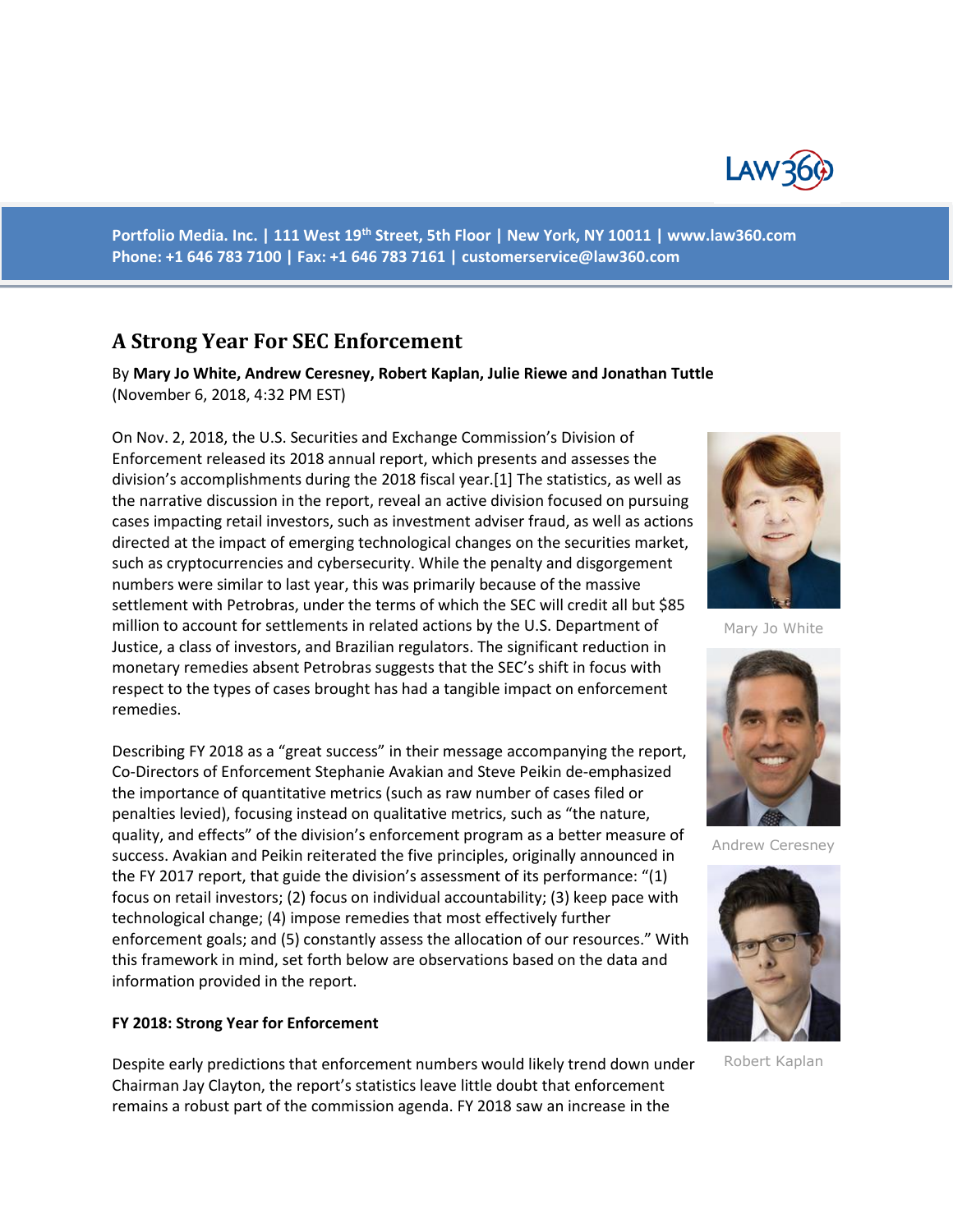number of enforcement actions, with the commission bringing 821 actions as compared to 754 in FY 2017. Of those 821 actions, 490 were " stand-alone" actions brought in federal court or as administrative proceedings, 201 were "follow-on" proceedings, and 121 were proceedings to deregister public companies that were delinquent with commission filings.

A significant percentage of the division's 490 stand-alone cases involved securities offerings (approximately 25 percent), investment advisers/investment company issues (approximately 22 percent), and issuer reporting/accounting and auditing (approximately 16 percent). Other significant areas of enforcement activity were broker-dealer misconduct (13 percent), insider trading (10 percent) and market manipulation (7 percent). The number of Foreign Corrupt Practices Act cases remained the same as in FY 2017 with 13 cases. The most significant year-over-year increase came in the area of investment advisers/investment company actions (108 in FY 2018 compared to 82 in FY 2017) and securities offerings (121 in FY 2018 compared to 94 in FY 2017).

## **Focus on Retail Investors**

The division continues to focus on retail investors, as reflected by the fact that half of the 490 stand-alone enforcement actions brought in FY 2018 involved

allegations or findings of wrongdoing that harmed retail investors. The report highlights the work of the division's Retail Strategy Task Force, which was formed in FY 2018, for playing a critical role in using data analytics to establish lead-generation initiatives. In addition, the report notes the key role played by larger-scale initiatives, such as the Share Class Selection Disclosure Initiative, or SCSDI, launched earlier this year to encourage advisers to self-report their alleged failures to disclose financial conflicts of interest related to the receipt of 12b-1 fees. Initiatives such as the SCSDI allow the division to identify, address and remediate violations more quickly and more efficiently than pursuing cases on an individual basis.

#### **Policing Cyber Misconduct**

Cyber-related misconduct continues to be a key focus area for the commission. In FY 2018, the division brought 20 stand-alone cases involving initial coin offerings and digital assets. According to the report, the division's Cyber Unit, which was formed at the end of FY 2017, has been instrumental in identifying and bringing a range of cases, from an action against an investment adviser for inadequate cybersecurity policies and procedures[2] to an action against a public company for the accuracy of cyber-related disclosures.[3] The report also stated that the division has 225 cyber-related investigations ongoing. As such, we can expect FY 2019 to see even more significant developments in this space.

# **Holding Individuals Accountable**

The division continues to focus on individual accountability and the results for FY 2018 bear that out. Of the 490 stand-alone actions brought in FY 2018, 72 percent involved charges against one or more individuals, including high-profile senior executives, a congressman and a professional athlete — a similar number to prior years. The division litigated five cases in FY 2018 which, although similar to the number in FY 2017, is down from the number of trials from just a couple of years ago. Perhaps predicting some criticism on this point, the report points to the impact of Lucia v. SEC,[4] a case in which the U.S. Supreme Court held earlier this year that the appointment of the SEC's administrative law judges violated the U.S. Constitution's appointments clause, and to the substantial litigation resources that will be required to



Julie Riewe



Jonathan Tuttle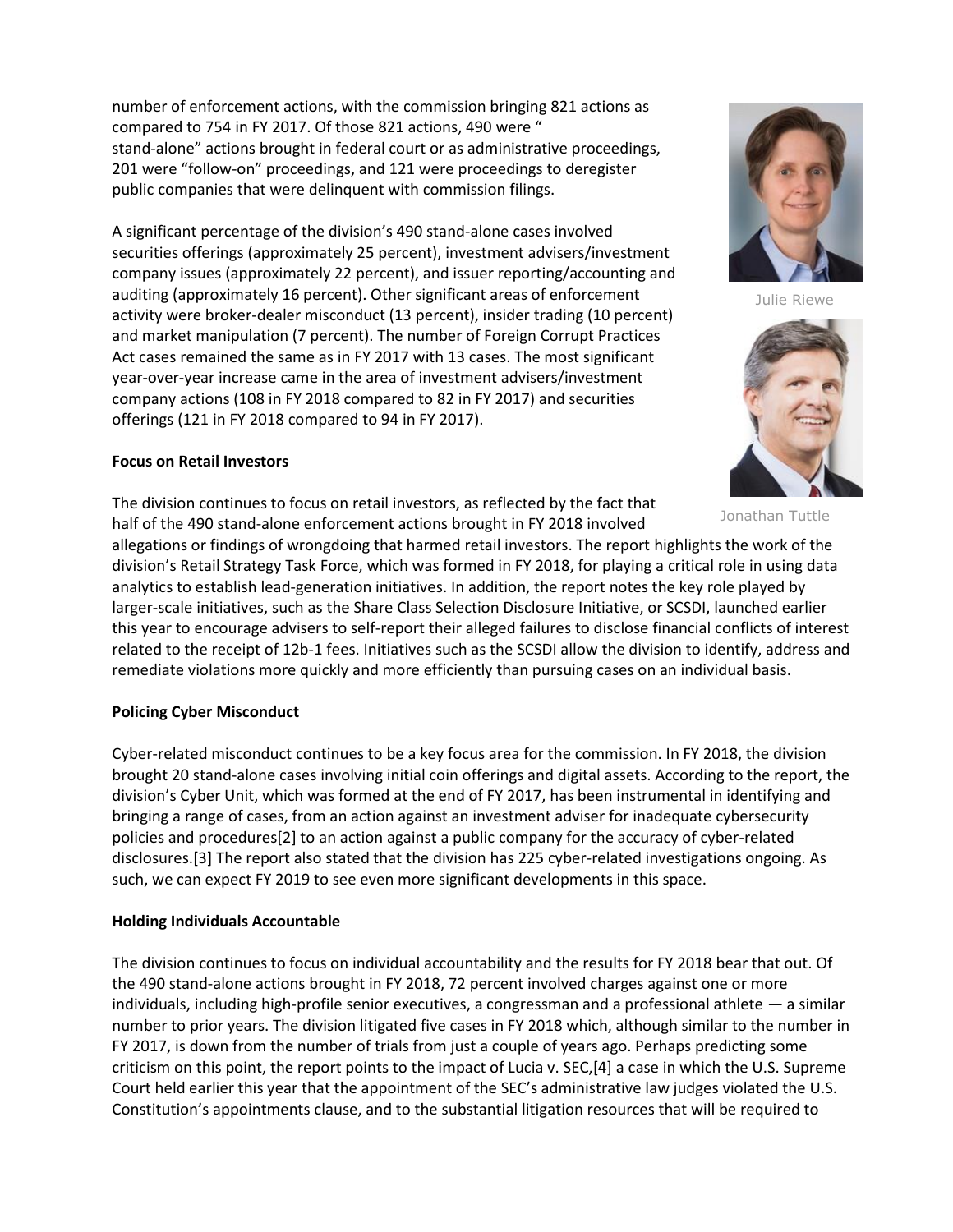address the decision in FY 2019.

## **Penalties Higher, Disgorgement Lower, Though Results Heavily Dependent on One Case**

In terms of penalties and disgorgement, FY 2018 saw an increase in the amount of penalties obtained (\$1.439 billion) and a slight decrease in the amount of disgorgement (\$2.506 billion). Importantly, the most significant driver of these numbers was the Petrobras settlement, in which the company agreed to pay \$933 million in disgorgement and an \$853 million penalty. All but \$85 million of those amounts will be deemed satisfied if Petrobras, within one year, makes payments in the related actions involving the DOJ, a class action settlement fund and Brazilian authorities. Therefore, backing out all but \$85 million of the Petrobras penalty amount reveals a significantly lower penalty figure for FY 2018 - approximately \$671 million, which is dramatically less than the \$1.27 billion for FY 2017 and the \$1.175 billion for FY 2016.

The significant reduction in the penalty amounts appears largely attributable to the types of cases brought by the commission, including a decrease in cases against financial institutions and fewer market manipulation and issuer reporting/accounting and auditing actions.[5] There may also be an element of change in the approach of the commissioners to the use of penalties more generally in resolving enforcement actions. As for the lower disgorgement number, the Kokesh v. SEC[6] decision, in which the Supreme Court held that disgorgement is subject to a five-year statute of limitations, was called out as materially impacting the commission's ability to obtain disgorgement. The commission estimates that the Kokesh decision may result in the commission foregoing approximately \$900 million in disgorgement. The emphasis on returning funds to harmed investors remains a priority for the commission. In FY 2018, the division distributed \$794 million to harmed investors, down from the \$1.073 billion for FY 2017. Of course, such distributions reflect monetary remedies imposed in prior years and distributed through fair funds.

#### **Novel Tools**

In addition to more traditional forms of relief such as penalties and disgorgement, the division also focused its attention on other tailored remedies to advance its enforcement goals, including equitable relief in the form of specific undertakings. FY 2018 saw the division employ these types of undertakings in high-profile settlements involving Theranos Inc.[7] and Tesla Inc.[8] In the case of Theranos, the undertaking sought to address potential misuse by now-former CEO Elizabeth Holmes of her controlling interest in the company by requiring her to relinquish voting control over the company and mandated that she not profit from her ownership stake until \$750 million was returned to other Theranos investors. In the case of Tesla, the commission's undertaking addressed the risks posed by the lack of sufficient oversight and controls over CEO Elon Musk's communication practices by requiring, among other things, that Tesla employ an experienced securities counsel to advise on disclosure issues, add two independent directors to the board, establish a committee of independent directors, and adopt mandatory controls to oversee the CEO's public communications. We expect the commission to continue to reserve the use of these sorts of undertakings to limited situations where tailored remedies are necessitated by the particular facts of the case.

# **Impact of Resource Constraints**

The commission continues to labor under the constraints imposed by an agencywide hiring freeze that has been in place since late 2016. The report notes that the number of positions at the division, including the number of contractors supporting the division's investigations, is down by 10 percent from FY 2016 to FY 2018.